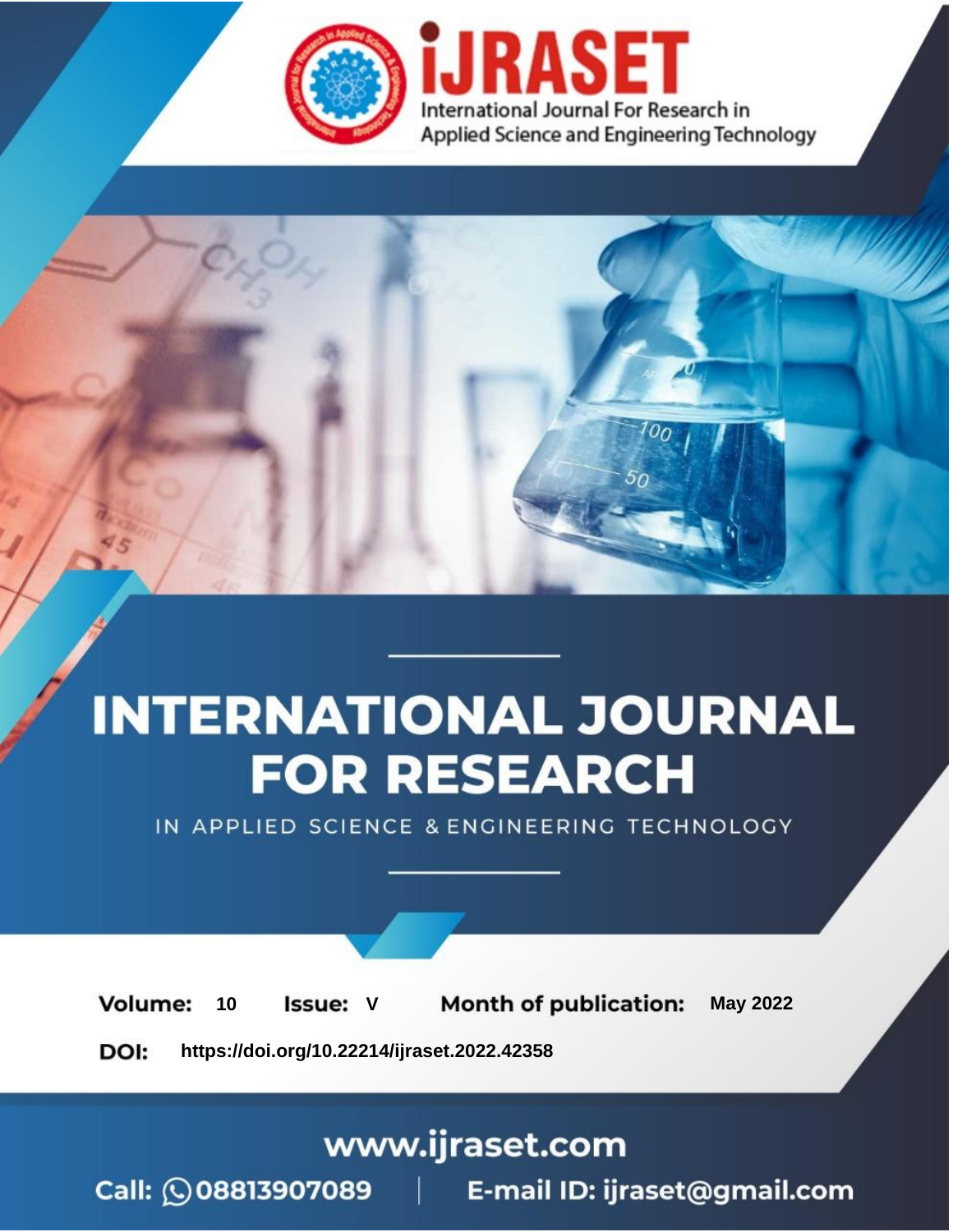

International Journal for Research in Applied Science & Engineering Technology (IJRASET**)**  *ISSN: 2321-9653; IC Value: 45.98; SJ Impact Factor: 7.538 Volume 10 Issue V May 2022- Available at www.ijraset.com*

### **A Review on Text Summarization Techniques**

Rohit Parimoo<sup>1</sup>, Rohit Sharma<sup>2</sup>, Naleen Gaur<sup>3</sup>, Nimish Jain<sup>4</sup>, Sweeta Bansal<sup>5</sup> *1, 2, 3, 4, 5Department of Computer Science Engineering, Inderprastha Engineering College, Ghaziabad, Uttar Pradesh*

*Abstract: In recent years, an enormous amount of text data from diversified sources has been emerged day-by-day. This huge amount of data carries essential information and knowledge that needs to be effectively summarized to be useful.We first introduce some concepts related to extractive text summarization and then provide a systematic analysis of various text summarization techniques. In particular, some challenges in extractive summarization of single as well as multiple documents are introduced. The problems focus on the textual assessment and similarity measurement between the text documents are addressed. The challenges discussed are generic and applicable to every possible scenario in text summarization. Then, existing state-of-the-art of extractive summarization techniques are discussed that focus on the identified challenges.*

*Index Terms: Summarization, Graph based summarization, Meta-heuristic based summarization, Maximal marginal relevance based summarization, Evaluation.*

#### **I. INTRODUCTION**

Text summarization is an strenuous problem of Natural Language Processing (NLP) due to difficulty in interpreting every point of the text in a document. This requires a precise analysis of the text in various steps such as semantic analysis, lexical relations, named entity recognition, etc., which can be accomplished with a great deal of word knowledge only. Since it is hard to obtain the word knowledge in various aspects such as meaning of a word with respect to other content, related words, inferential interpretation, sentence generation, etc., generating abstracts as summaries have become complex. This type of summarization is classified as abstractive summarization in NLP. However, an approximation, which is classified as extractive summarization, is more flexible. In particular, system requires to identify the most relevant/significant contents of the text, extract them, order them, and return them to the user. Several aspects about a good summary have been introduced by researchers. Das and Martins (2007) have discussed three major aspects for automatic text summarization.

- *1)* Summaries may be produced from a single or multiple documents.
- *2)* Summaries should consist of important information.
- *3)* Summaries should be concise.

These aspects are undoubtedly important, but a good summary should also consist of other aspects such as coverage, nonredundancy, cohesion, relevancy, and readability

#### **II. BACKGROUND**

#### *A. Text Summarization Phases*

The automatic text summarization (ATS) is a process of finding a subset of document that contains the information residing in the entire document. According to Mani (1999), a text summarization system filters the significant information from the original document to generate an abbreviated version. Generally, the summarization process can be decomposed into three phases:

- Analysis of document text to obtain text representation.
- Transformation of text representation into summary representation.
- Transfiguration of summary representation into summary text to generate summary.

The basic processing, elements, and resources, which are required to accomplish these phases are as follows.

- *1) Pre-processing:* A high performance in the summarization system requires an effective pre-processing of the input text to obtain text representation. We accomplish this task of processing by employing Natural Language Tool Kit (NLTK). Here, the following steps are considered to preprocess the text.
- *a) Sentence Seperation:* It is a process of recognizing the individual sentences in a document which is used as a separate unit in summarization.
- *b) Stop Words Removal:* The process of stop-words removal eliminates the most frequent words occurring in a document like articles, prepositions, conjunctions, interrogations, helping verbs, etc. The stop words are removed due to their insignificant contribution in sentence extraction process.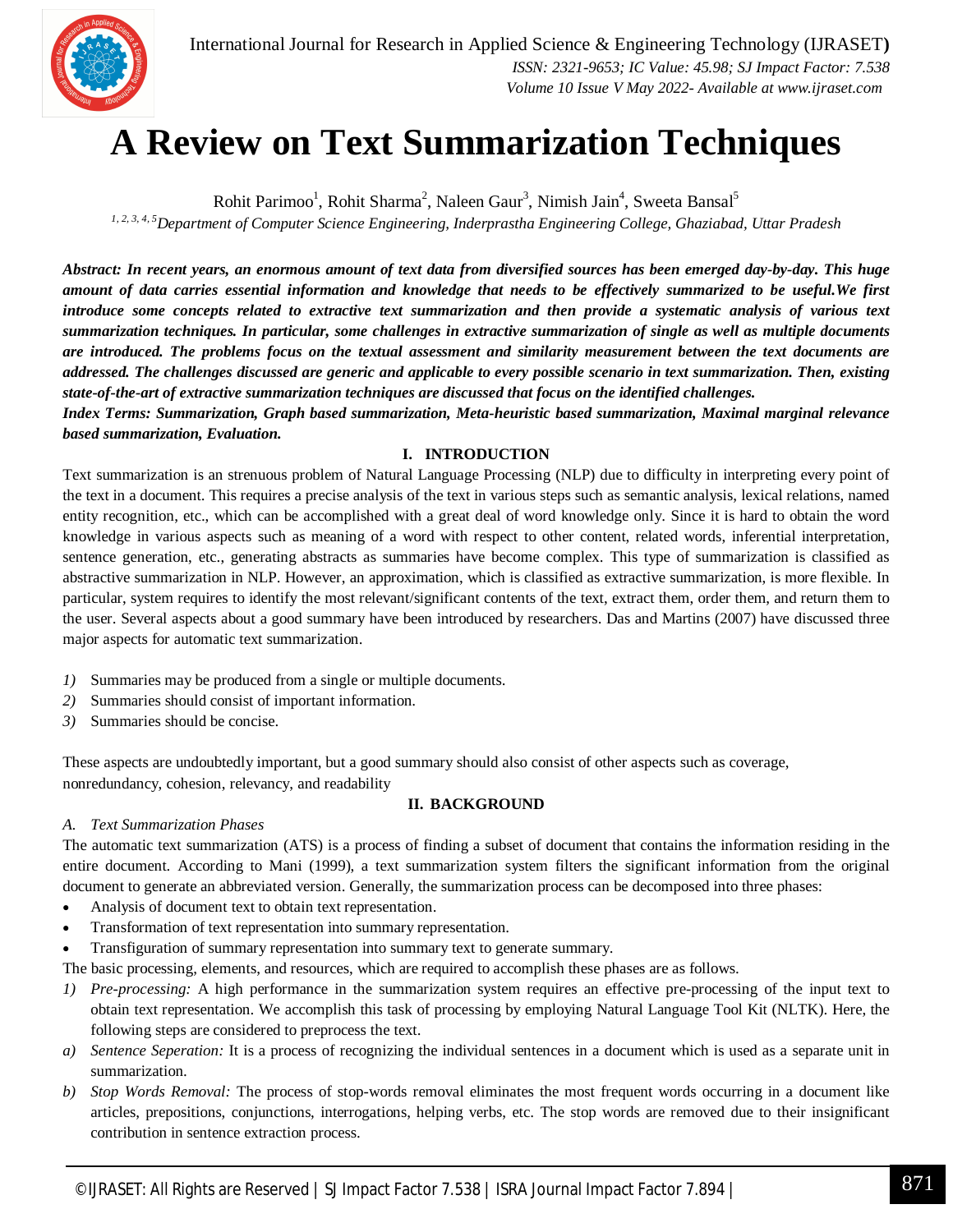International Journal for Research in Applied Science & Engineering Technology (IJRASET**)**



 *ISSN: 2321-9653; IC Value: 45.98; SJ Impact Factor: 7.538 Volume 10 Issue V May 2022- Available at www.ijraset.com*

- *c) Stemming:* It is a process of converting the semantically derived term into its morpheme term. We use the Porter stemmer for English text.
- *d) Part-of-Speech Tagging:* It is a process of identifying the part-of-speech words such as noun, adverb, verb, etc., in a sentence. However, the computational applications generally use more fine-grained POS tags like 'nounplural'.
- *e) Keywords Extraction:* In this step, we extracte the keywords from a document. Here, all the words other than stop words are considered as keywords.
- *2) Assessment of Textual Units:* The major concept which has been used in transforming the document into summary representation is text features that can be exploited to find the relevant sentences of the document. In this paper, several features are used to score the sentences such as Aggregate similarity, Bushy path, Cue phrases, Lexical relation, Named entities, Noun and verb phrases, Numerical data, Open relations, Proper noun, Sentence centrality, Sentence length, Sentence position, Sentence with title words, Sentence significance, Frequent words etc.

#### *B. Evaluation Approaches*

Evaluations are done in three stages: co-selection based evaluation (with reference summary), content based evaluation (without reference summary), and document based evaluation (with original document), which are briefly described as follows.

- *1) Recall:* It is the ratio of total retrieved correct sentences to the total number of the retrieved correct sentences and no retrieved correct sentences of a document.
- *2) Precision:* It is the ratio of total retrieved correct sentences to the total number of retrieved correct sentences and retrieved incorrect sentences of the document.
- *3) F-score:* It measures the effectiveness of retrieval with respect to a user, which attaches β times as much importance to the recall as that of precision.
- *4) Improved Rates:* We have also calculated the improved rates (IR) in the performance of the proposed methods with respect to other methods.  $R = (PM - OM) / OM$  where, PM is proposed method, OM is other method, and IR is improved rates.

#### **III.CHALLENGES**

In this section, several challenges are identified during summarizing the documents in the extractive manner, which are given as follows

- *1) Problem of Redundancy:* A summary is more informative as much as it contains non-redundant contents. Most of the existing approaches focus on finding relevant content from document(s) and extract them to generate the summary. But, if we investigate about the redundancy, we can cover more information in the summary. In particular, similarity measurement plays a major role in finding the redundant contents in a document. If we can precisely measure the similarity between the contents of a document, then the redundancy can be minimized in the summary.
- *2) Problem of Irrelevancy:* The main aim of a summarization system is to extract relevant contents from a document that gives a quick view of the whole document. Generally, Human engineered text features are used to assess the sentences or textual units of a document. Since, it is not always feasible to incorporate all the considered features in a summary, some features may tend to create irrelevant contents in the summary. Thus, to consider all possible text features for assessment of the sentences increases complexity as well as irrelevancy. Hence, it is crucial to know which features are accountable for creating high quality summary in the given data.
- *3) Problem of Loss of Coverage:* Coverage of topics of a document in the summary is an important aspect for generic text summarization. A good generic summary always reflects the information about every aspect mentioned in the document. The current summarization techniques do not focus much on coverage of topics in the generated summaries. Hence, they fail to produce good summary in case of generic summarization. This problem arises mainly in the case of multi-document summarization where the number of topics in documents are much higher than in a single document. A good summary should be readable and cohesive. By readable and cohesive mean that the contents of the summary should be conceptually related to each other.
- *4) Taxonomy of Summarization Techniques:* There have been discussed a good number of works related to extractive text summarization such as Graph based methods, Maximal Marginal Relevance based methods, Meta-heuristic based methods.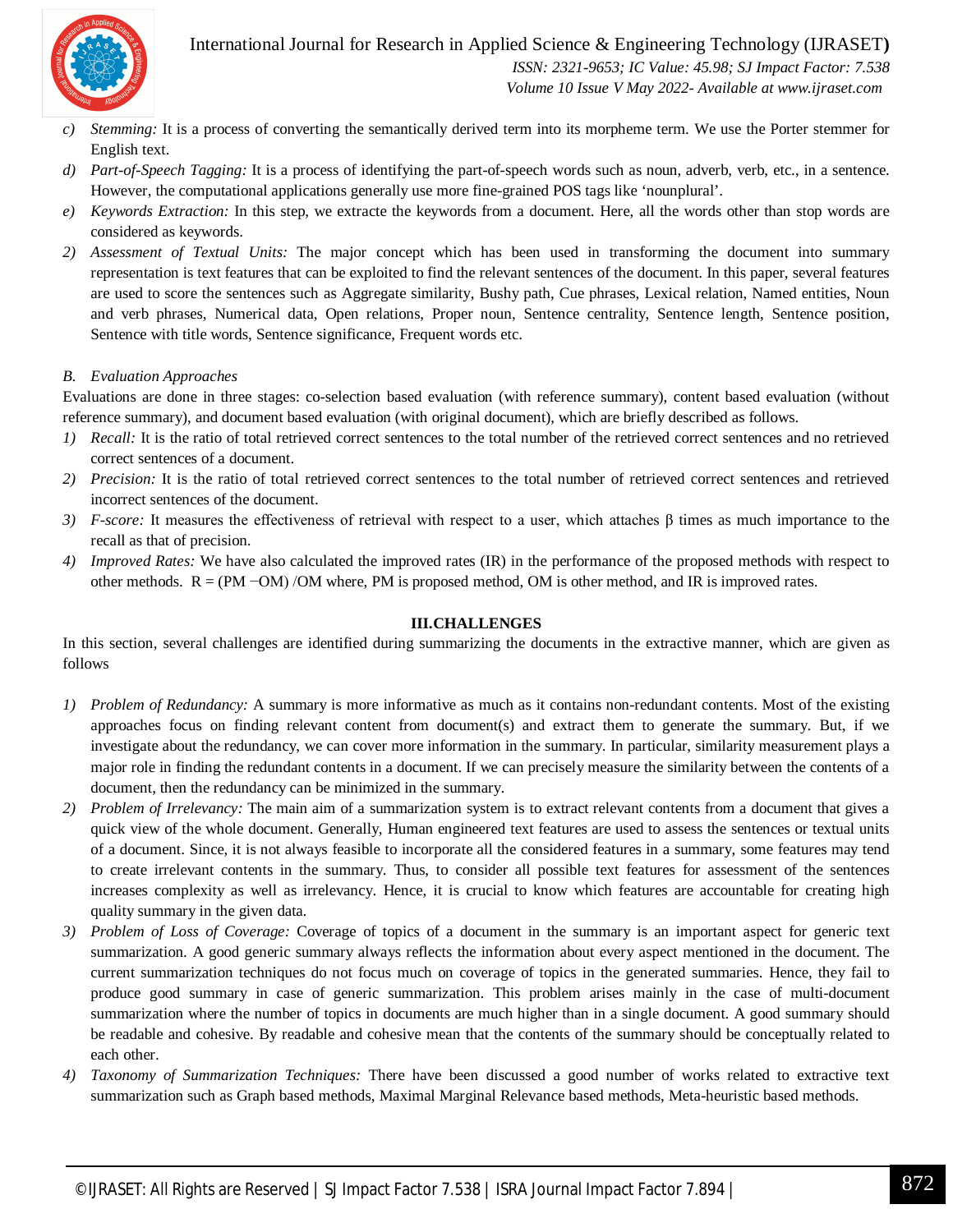International Journal for Research in Applied Science & Engineering Technology (IJRASET**)**



 *ISSN: 2321-9653; IC Value: 45.98; SJ Impact Factor: 7.538 Volume 10 Issue V May 2022- Available at www.ijraset.com*

#### **IV.TECHNIQUES USED FOR TEXT SUMMARIZATION**

Text summarization is broadly divided into abstractive and extractive. The brief description about each approach is discussed in following section:

#### *A. Abstractive Summarization*

Approach Summarizations using abstractive techniques are broadly classified into two categories: Structured based approach and Semantic based approach.

- *1) Structured Based Approach:* Structured based approach encodes most important information from the document through cognitive schemes such as templates, extraction rules and other structures such as tree, ontology, lead and body phrase structure.
- *2) Semantic Based Approach:* In Semantic based approach, semantic representation of document is used to feed into natural language generation (NLG) system. This method focuses on identifying noun phrase and verb phrase by processing linguistic data.
- *B. Extractive Summarization*

An extractive summarization method consists of selecting important sentences, paragraphs etc. from the original document and concatenating them into shorter form. The importance of sentences is decided based on statistical and linguistic features of sentences.

#### **V. CONCLUSION**

Text summarization is growing as sub – branch of NLP as the demand for compressive, meaningful, abstract of topic due to large amount of information available on net. Precise information helps to search more effectively and efficiently. Thus, text summarization is need and used by business analyst, marketing executive, development, researchers, government organizations, students and teachers also. It is seen that executive requires summarization so that in a limited time required information can be processed. As abstractive summarization requires more learning and reasoning, it is bit complex then extractive approach but, abstractive summarization provides more meaningful and appropriate summary compare to extractive. Through the study it is also observed that very less work is done using abstractive methods on Indian languages, there is a lot of scope for exploring such methods for more appropriate summarization.

#### **REFERENCES**

- [1] Mehdi Allahyari et al. (2017). Text Summarization Techniques: A Brief Survey. International Journal of Advanced Computer Science and Applications.
- [2] Mihalcea, Rada & Rada, & Tarau, Paul & Paul. (2004). TextRank: Bringing Order into Texts.
- [3] Brin and L. Page. 1998. The anatomy of a large-scale hypertextual Web search engine. Computer Networks and ISDN Systems K. Elissa, "Title of paper if known," unpublished.
- [4] Gunawan, Dani & Sembiring, C & Budiman, Mohammad. (2018). The Implementation of Cosine Similarity to Calculate Text Relevance between Two Documents. Journal of Physics: Conference Series. 978. 012120. 10.1088/1742-6596/978/1/012120.
- [5] Sarica, Serhad & Luo, Jianxi. (2020). Stopwords in Technical Language Processing.
- [6] Chen, Boyan & Zavarsky, Pavol & Ruhl, Ron & Lindskog, Dale. (2011). A Study of the Effectiveness of CSRF Guard. 1269-1272. 10.1109/PASSAT/SocialCom.2011.58.
- [7] Lin, Chin-Yew. (2004). ROUGE: A Package for Automatic Evaluation of summaries. Proceedings of the ACL Workshop: Text Summarization Braches Out 2004. 10.